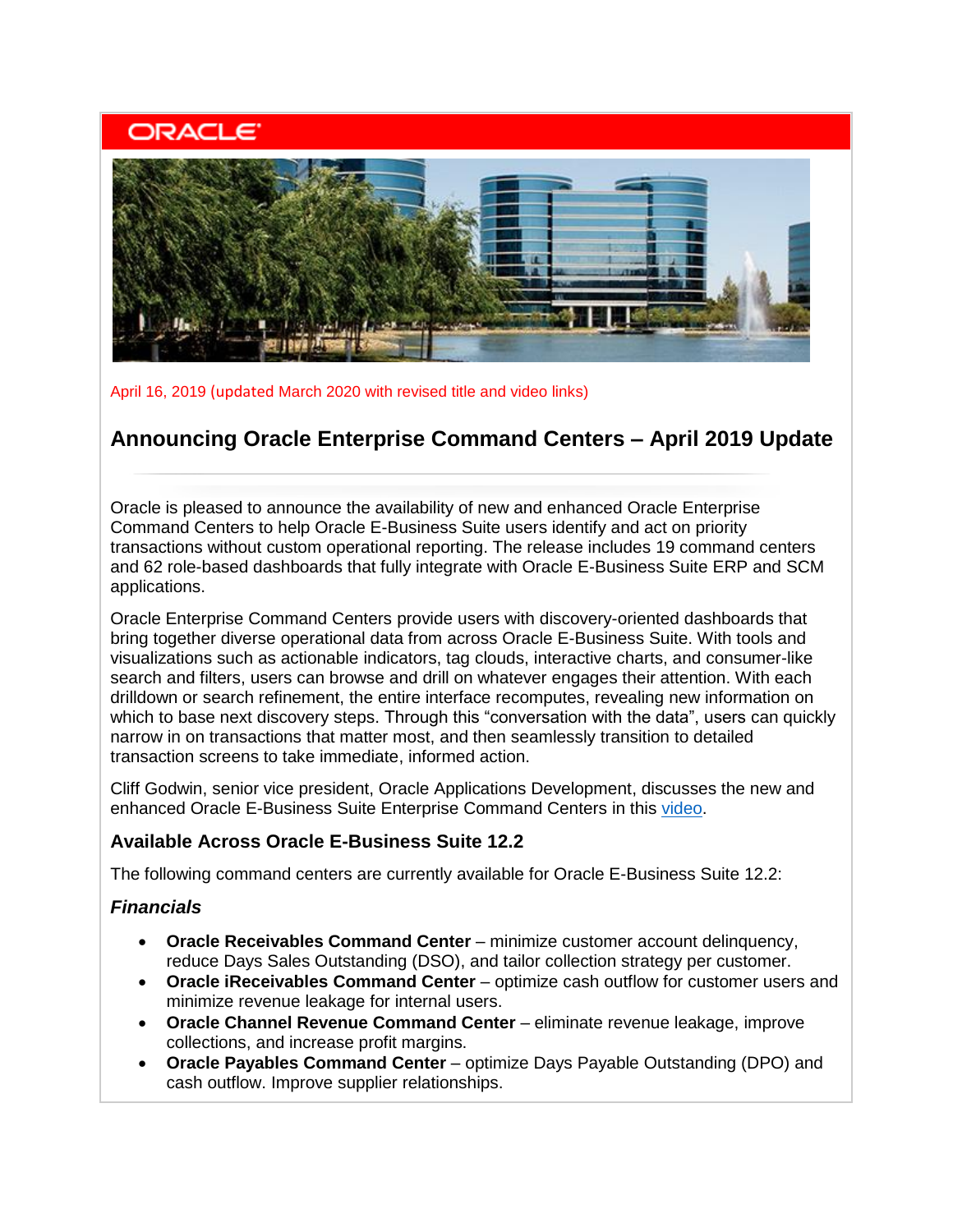- **Oracle Assets Command Center** speed up period close, forecast and manage capitalization events, and increase asset utilization.
- **Oracle Incentive Compensation Command Center** drive desired selling behavior, minimize overpayment, and improve sales team morale.
- **Oracle Lease and Finance Command Center** increase revenue from asset usage, improve billing accuracy, and improve dealer / partner cash flow.

#### *Order Management and Logistics*

- **Oracle Order Management Command Center** increase customer satisfaction and revenue by accelerating the order flow and quickly acting on order exceptions.
- **Oracle Inventory Management Command Center** optimize order release, expedite high priority orders, and streamline transportation activities.

#### *Procurement and Projects*

- **Oracle iProcurement: Consumer-like Shopping** enable efficient, consumer-like shopping while minimizing non-catalog spend. Deliver customer feedback to drive better contract utilization and renegotiation.
- **Oracle Projects Command Center** efficiently manage and control budgets, costing, accounting, and capitalization processes.
- **Oracle Contract Lifecycle Management for Public Sector Command Center** provide consistent information across teams, improve procurement cycle time, and maintain better contract compliance.

#### *Manufacturing*

- **Oracle Discrete Manufacturing Command Center** increase the efficiency of manufacturing operations while meeting customer commitments and reducing risk.
- **Oracle Process Manufacturing Command Center** efficiently manage process manufacturing operations and enable preventive and corrective actions.
- **Oracle Outsourced Manufacturing Command Center** gain visibility across manufacturing partners and better manage material replenishments to avoid delays.
- **Oracle Cost Management Command Center** identify transaction costing bottlenecks, resolve costing and accounting errors, and mitigate period close risks.

#### *Asset Lifecycle and Service*

- **Oracle Enterprise Asset Management Command Center** maximize asset availability, prioritize work order exceptions, and react quickly to material shortages.
- **Oracle Service Contracts Command Center** coordinate contract renewal cycle to increase on-time renewals and improve customer satisfaction.
- **Oracle Service Command Center** mitigate service level agreement risks, identify and act on critical service requests, and provide quality service.

# **Easy to Deploy with Oracle E-Business Suite 12.2**

Oracle Enterprise Command Centers are available at no additional cost to licensed users of the underlying Oracle E-Business Suite products. They can be applied to Oracle E-Business Suite 12.2.4 and higher with minimal setup or effort, and minimal disruption to current operations.